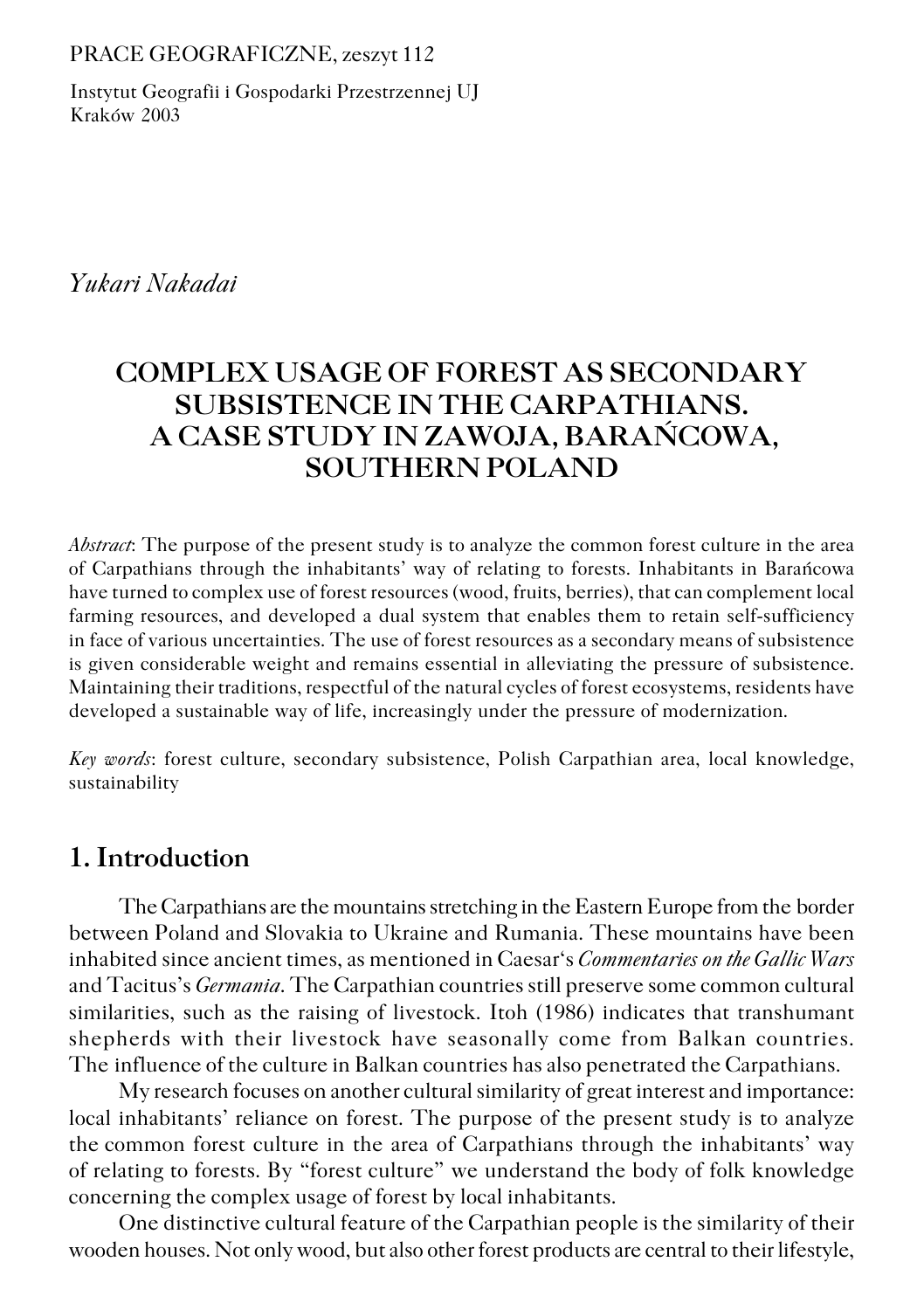providing additional resources, and in fact a means to complement the households' farming output in order to secure subsistence. Through a greater understanding of their reliance on the forest, I hope to understand more thoroughly the traditional way of life of these mountain−dwelling peoples, their forest culture based on traditional ways of relating to Nature.

Regarding environmental usage and subsistence, Shinohara (1973, 1995) and Oka (2001) as ethnographers mentioned that in Japan, inhabitants of the mountainside used spontaneous vegetation to supplement their means of subsistence. Yokoyama (2002), as a geographer, clarified the cultural practice of gathering non−timber products from the forests of the mountainside of Laos. Inoue  $(2002)$  an anthropologist, inferred that the range of uses of wild plants from the forest has been widened by the advent of tourism in some remote rural areas of Japan.

Studies done in Japan on Poland have been on the rise recently; however, regarding my research I hardly found any studies of the forest culture that is assumed common in the area of the Carpathians or any monograph of usage of forest products for subsistence in Poland yet. The present study therefore aims to define the way of life of the mountain− dwellers of Poland, providing valuable insights to both Japan and Poland.

The present research focuses on the Barańcowa community within the Zawoja village in the Carpathians, southern Poland, that I chose to study for two reasons. Firstly, because this area is known for its rich vegetation, being adjoined to the Babia Góra National Park. In 1977 the Babia Góra National Park was chosen as a World Biosphere Reserve within the UNESCO program *Man and Biosphere* (The Babia Góra National Park, 2001). The flora of the park includes approximately 700 species of vascular plants and almost 1420 species of lower plants. Among numerous species of typical mountain plants 54 species are subject to protection (Polish National Parks, 2000). Secondly, I chose this area because it has been slow to modernize. Here, traditional events have been well preserved, though some have changed through ages. This suggests that thelocal inhabitants' way of life has remained basically unchanged until recently.

The present study is based on field surveys, including interviews and questionnaires, conducted in this area from July to August 2001 and from July to October 2002.

#### **2. Overview of the study area**

#### **2.1. Geographical situation**

Barańcowa, the study area, belongs to Zawoja gmina of the Sucha Beskidzka powiat, the Małopolskie voivodship, in southern Poland. This voivodship is bordered by Slovakia to the south (Fig. 1). In 2001 the Małopolskie voivodship was comprised of 19 poviats, 3 cities with powiat status, 182 gminas (16 urban, 40 urban−rural and 126 rural ones), 56 cities and 2630 rural localities. Zawoja is one of the largest villages in Poland in terms of total area and population number. Nanowski (1974) described Zawoja as a characteristic example of a Beskid village, which in recent years has changed its economic profile from a traditional mountain−farming village into a tourist−recreational centre. Zawoja village spreads 17 km from west to east along the river Skawica. The centre is located in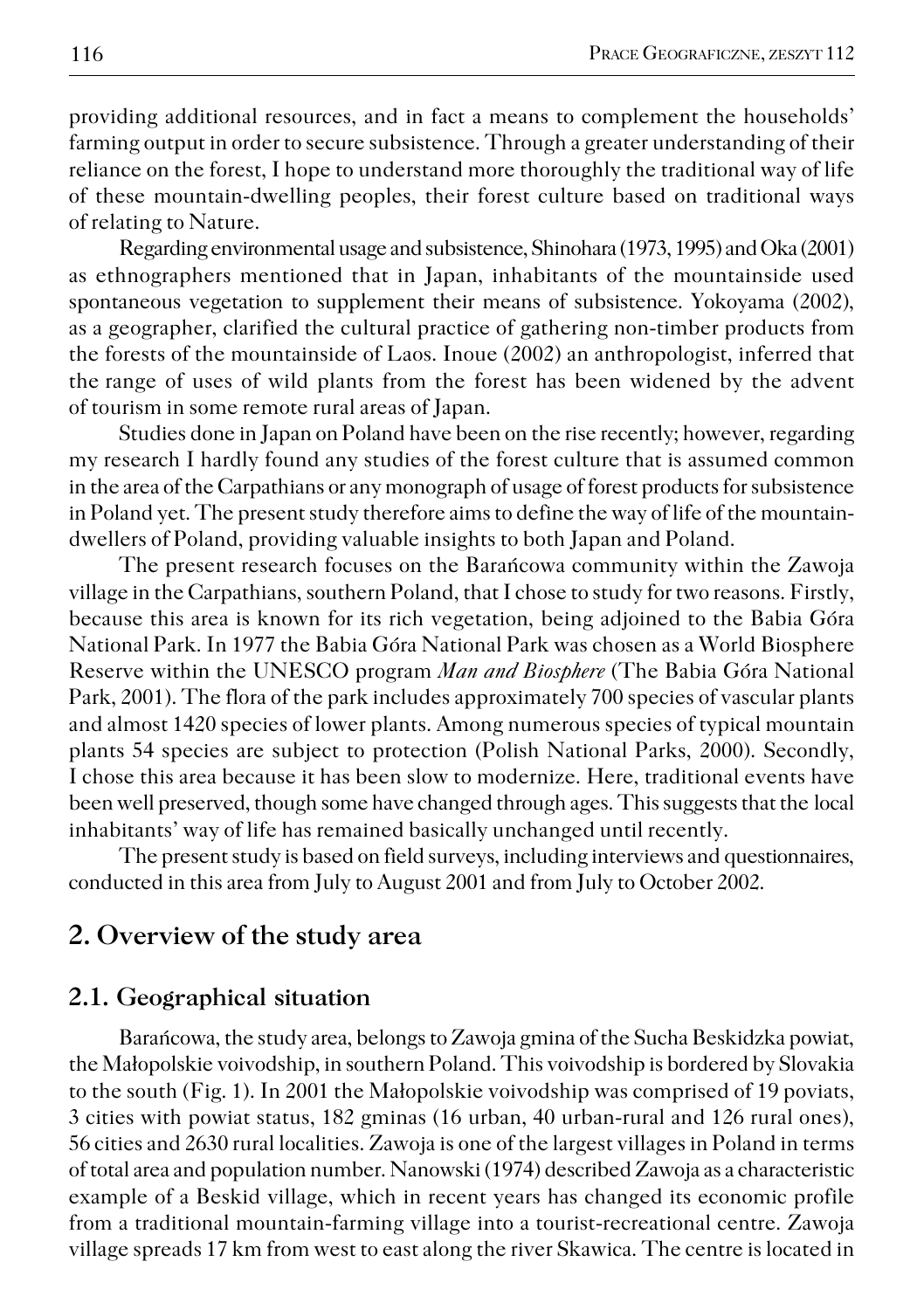

Fig. 1. Site of Barańcowa Ryc. 1. Położenie Barańcowej

the eastern, lower part, around 500m a.s.l. Zawoja is divided into two parts, Zawo ja Dolna (Lower Zawoja) and Zawoja Górna (Upper Zawoja). The Barańcowa hamlet is situated in Górna Zawoja, close to the border with Slovakia in the South.

 Barańcowa's land is on a mild slope, making for easy walking, and its location is about 700m a.s.l. Lamorski (2001) shows that the Babia Góra massif was uplifted in the Tertiary period and it consists mainly of the Carpathian flysh flagstone. The climate is very cool with little rain; rain increases from May to September. The snow season is long, usually from October to April. Relief, altitude and exposition are the three most important soil−forming factors. Existing soil types include regosol, podsolic soil, half−bog−podsolic, podzol, brown, and hydromorphic soils, which are azonal. The connection between the soils and the vegetation belts is very close. The vegetation at Barańcowa is the same as in the lower forest belt of the Babia Góra National Park, which is the base of the massif up to 1,150m a.s.l. The typical vegetation communities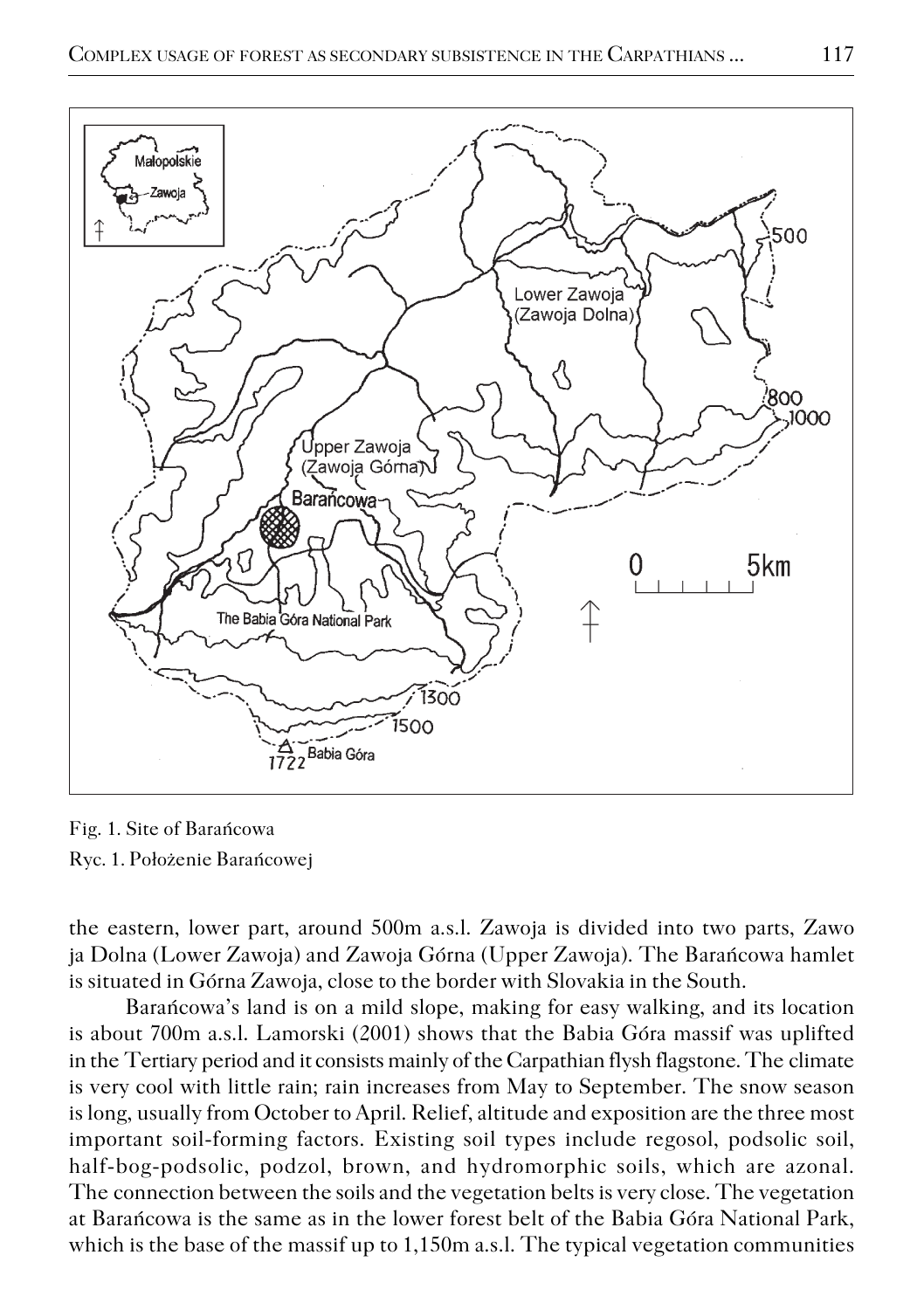are the Carpathian beech forest (*Dentatio glandulosae−Fagutem*), the fir forest (*Galio−Abietetum*), the mixed fir and spruce forest (*Abieti−Piceetum montanum*), the gray−alder forest (*Caltho−Alnetum*) and the Carpathian gray−alder forest (*Alnetum incanae*) (Lamorski (2001).

#### **2.2. Present social context in the study area**

In this chapter, I will describe the social context – population, land use, income, at national, voivodship and local level, since these are factors that influence livelihoods of Barańcowainhabitants.

Regarding the population balance between urban and rural areas in Poland, the proportion of rural population remained higher than urban population during the first half of the 20<sup>th</sup> century. But during the 1960's, the balance shifted, and later the proportion of urban population gradually increased to around 60%, in 1988, with little change ever since. In 2001, according to Mały Rocznik Statystyczny Polski (2002), the ratio of urban population is 61.7%, while that of the rural one 38.3% does. These figures are very similar for Małopolskie voivodship: 50.4% and 49.6% respectively in 2000 (Urząd Statystyczny w Krakowie). It is suggested that the proportion of urban population will continue to increase, although very slowly.

Poland is recognized as an agricultural country in Europe, due to the relatively high proportion of rural population, as well as the ratio of workforce active in the primary sector (28% in 1999, *Mały Rocznik Statystyczny*).

In the Sucha Beskidzka powiat, 63% of the people are employed in agriculture, hunting, forestry and fishing. In the Małopolskie voivodship, the ratio of population involved in those remains well above the national average (34%), and most of powiats, except the three greatest cities, share this high ratio.

The inhabitants of the study area subsist mainly through farming: cultivating fields and raising livestock. Even as a socialist country before 1989, Polish citizens were permitted to possess private land within some limits. After 1989, the average farm size remains low (under 5 ha) and high land fragmentation makes modern, highly productive agriculture difficult to practice (Fig. 2).

In Barańcowa, the amount of land possesed by most inhabitants is small (according to local estimates, the average farm size is around 3 ha). Moreover, due to climatic conditions, the land can only be cultivated during the short summer season. The technology employed remains traditional, and the number of livestock is reduced; as a result, the total agricultural output remains low.

Due to geographical isolation and a lack of salaried employment, local inhabitants are forced to rely almost entirely on locally produced food for subsistence. Using a simple calculation:

(Gross agricultural output) – (Market agricultural output) = family use,

I found that in the Małopolskie voivodship most of the local farming product is directly consumed by the farming families themselves (Fig. 3). More than half of the agricultural output is reserved for family use. The ration of animals for slaughter is 35%, and only about 40% of crops are actually sold; more than 75% of vegetables and more than 80% of fruits are in fact consumed by the growers themselves. This suggests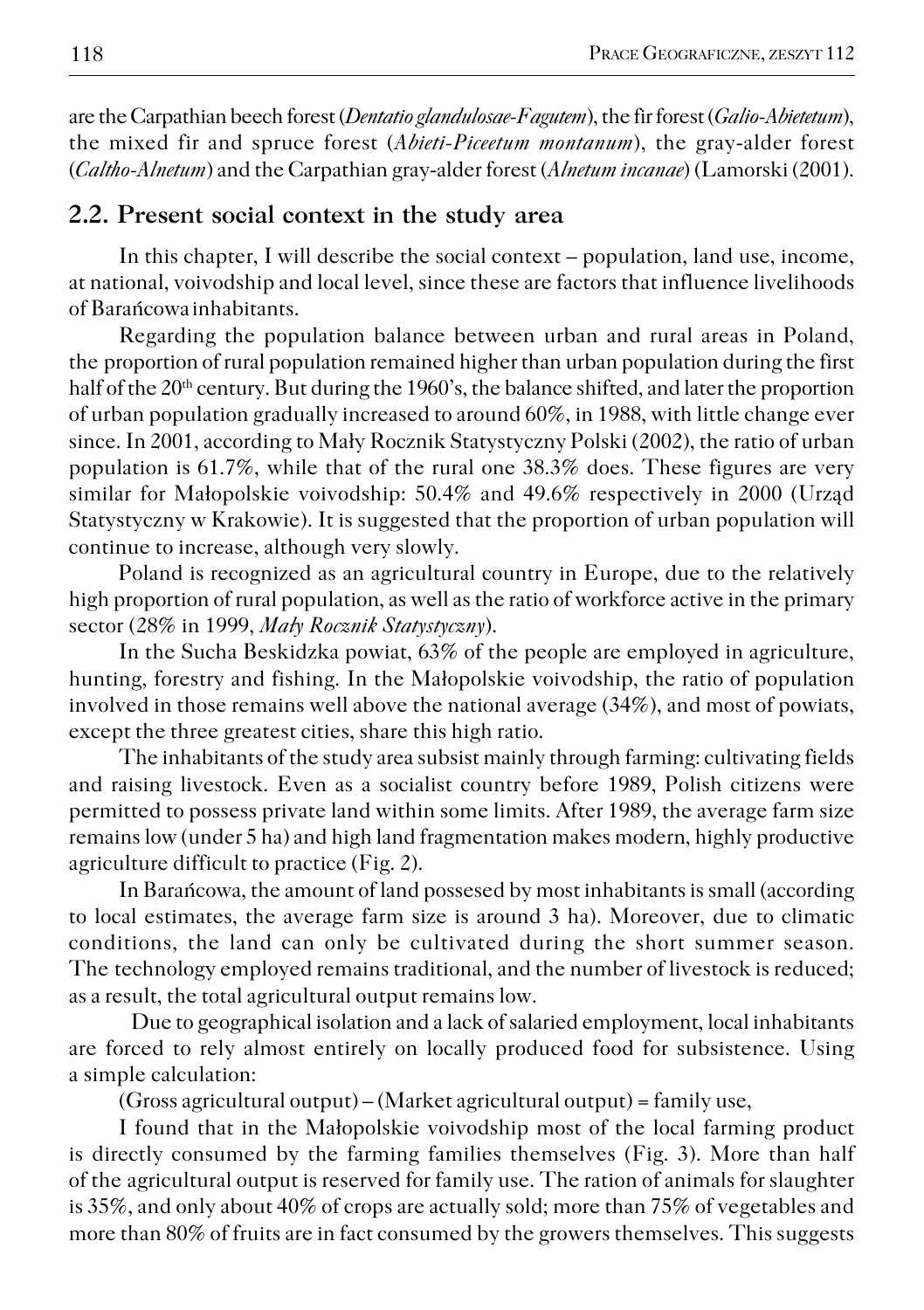

Fig. 2. Private farm size in Poland by voivodeships (June 2001)

Ryc. 2. Struktura wielkości prywatnych gospodarstw rolnych w Polsce według województw (stan w czerwcu 2001 r.)



Fig. 3. Ratio of family use of agricultural products in the Małopolskie voivodeship (1999) Ryc. 3. Udział spożycia rodzin rolniczych wybranych produktów rolnych w woj. małopolskim w 1999 r.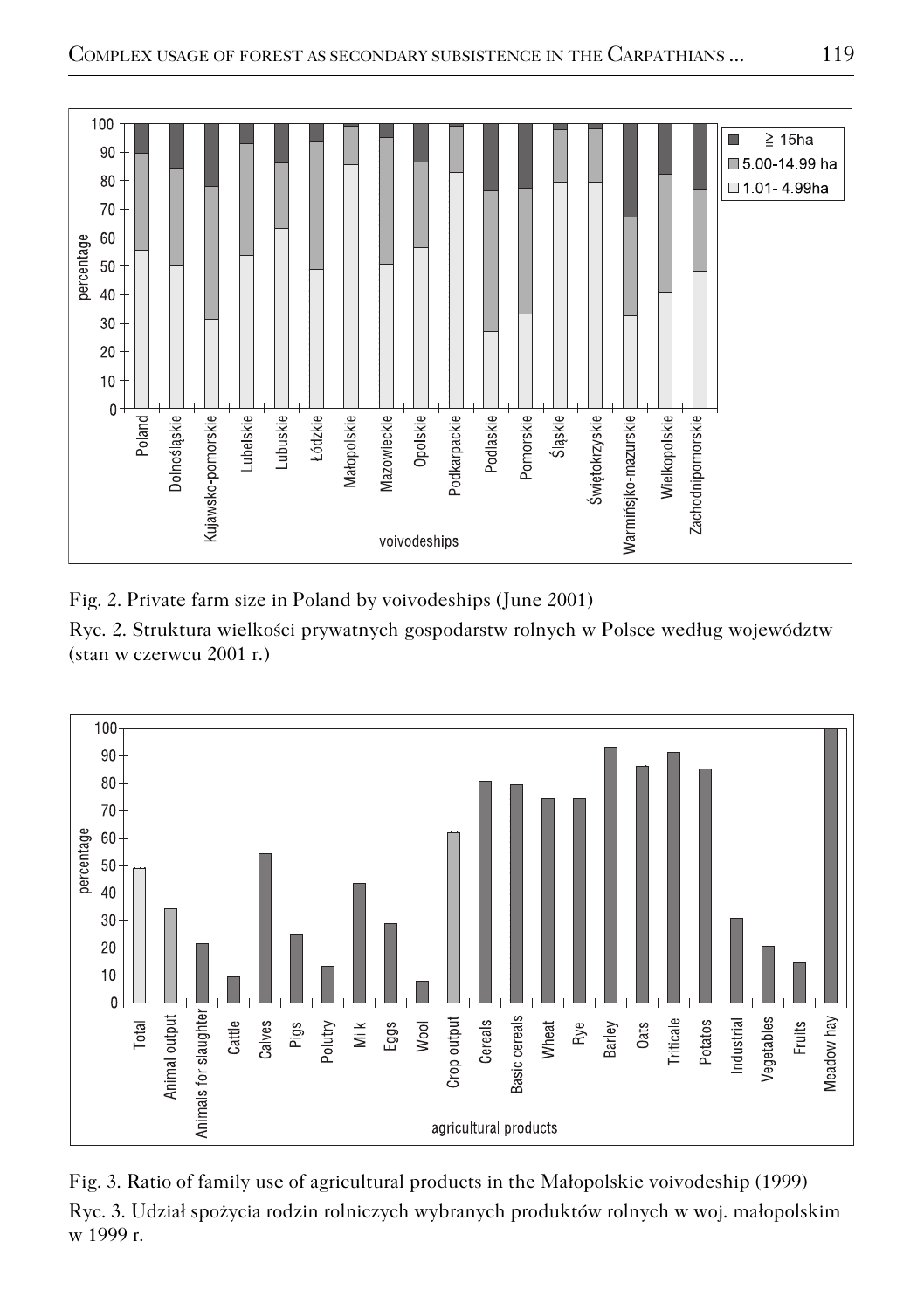that farmers sell what can be sold for a profit, and use the remainder of the crops for family consumption.

As a consequence, besides farming, local inhabitants have to rely on some additional way of subsistence, necessary in order to support their livelihood. The present study found out that without complex usage of the forest as a secondary subsistence, Barańcowa's population self−sufficiency would be limited.

The local money flow originates mainly in the revenues of the members of each family working outside the village (either in Cracow or abroad); however, these revenues do not manage to cover the whole of a household's necessities, therefore the need to continue the traditional ways of life.

It has been officially declared that Poland as an agricultural country will be a member of the enlarged EU in 2004. In anticipation of this, Poland tries to modernize her antiquated farming systems; however, modernization has not yet reached Barańcowa. Recently Zawoja has been developing as a tourist area. Some tourist events are sponsored by public support in central Zawoja; however, most tourists do not travel the 10 km from the center of Zawoja to Barańcowa, so the area remains scarcely affected by recent developments.

### **3. Complex usage of the forest as secondary subsistence**

In 2001 and 2002, I interviewed residents and distributed questionnaires to all households in Barańcowa in order to better analyze the contribution of secondary subsistence to the locals' livelihood. Interviews were conducted in Polish and English using illustrated guidebooks of plants and mushrooms. The questionnaire was written in Polish, and residents were asked to fill in the blanks.

Through interviews, I came to understand the residents' annual work schedule in the forest (Fig.4). The survey reveals that inhabitants go to the forest to gather firewood, fruits or mushrooms all year round except snow season.

Men prepare firewood for winter stock from the beginning of September until the beginning of October, before the first snowfall. They sometimes have irregular work

| men or                                                               |                                                          | April |   |   | May |                     | June |   | July |   | August |   | September |   |   | October |   |   |   |   |   |   |
|----------------------------------------------------------------------|----------------------------------------------------------|-------|---|---|-----|---------------------|------|---|------|---|--------|---|-----------|---|---|---------|---|---|---|---|---|---|
| product<br>women                                                     | B                                                        | M     | F | В | M   | E                   | B    | M | Е    | B | M      | F | В         | M | E | B       | M | Ε | В | M |   |   |
| both                                                                 | wheat/oats                                               | Λ     |   |   |     |                     |      |   |      |   |        |   |           | ⊚ |   |         |   |   |   |   |   |   |
|                                                                      | potato                                                   |       | Δ |   |     |                     |      |   |      |   |        |   |           |   |   |         | ٠ | ⊚ |   |   |   |   |
| women                                                                | jam                                                      |       |   |   |     |                     |      |   |      |   |        |   |           |   |   |         |   |   |   |   |   | ⊚ |
|                                                                      | pickles                                                  |       |   |   |     |                     |      |   |      |   |        |   |           |   |   |         | С | ٠ |   |   | ⊚ |   |
| men                                                                  | fire wood                                                |       |   |   |     |                     |      |   |      |   |        |   |           |   |   |         | С |   |   |   |   | ⊚ |
| Note:                                                                |                                                          |       |   |   |     |                     |      |   |      |   |        |   |           |   |   |         |   |   |   |   |   |   |
| First 10 days<br>B<br>Starting time but flexible by snow season<br>Δ |                                                          |       |   |   |     |                     |      |   |      |   |        |   |           |   |   |         |   |   |   |   |   |   |
| Second 10 days<br>M                                                  |                                                          |       |   |   | О   | Fixed starting time |      |   |      |   |        |   |           |   |   |         |   |   |   |   |   |   |
|                                                                      | Last 10 days<br>F<br>Harvest time or finishing time<br>⊚ |       |   |   |     |                     |      |   |      |   |        |   |           |   |   |         |   |   |   |   |   |   |

Fig. 4. Annual work schedule at Barańcowa

Ryc. 4. Kalendarz prac rolnych i leśnych w Barańcowej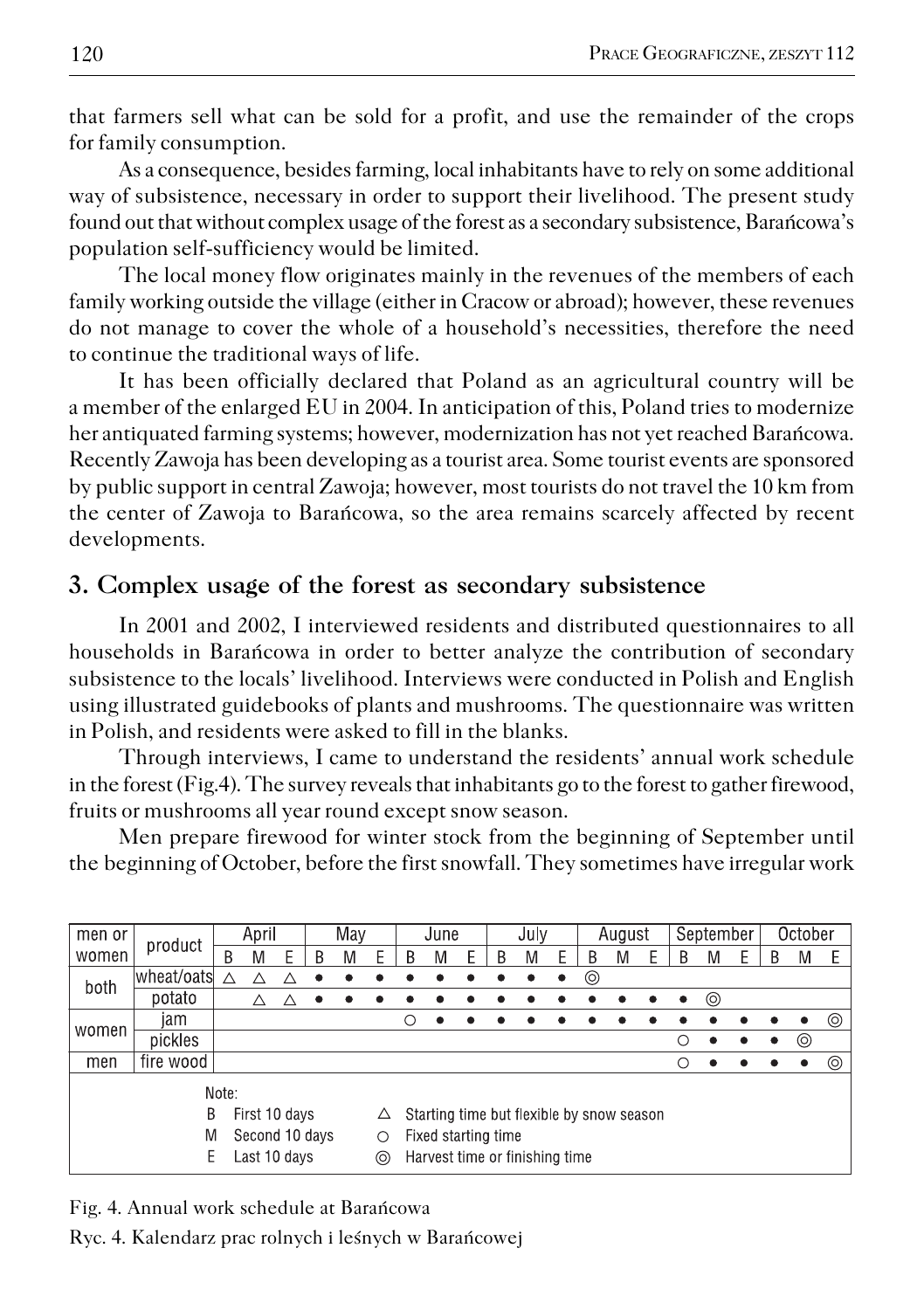in the forest in the Babia Góra National Park, as well. Women, take part in lighter work, like gathering mushrooms and fruits from the forest during summer months (from July till the end of October) and are involved in the preparations for winter: preserves, dry food. Since this is not a gender−based work, men usually join during these preparations.

# **4. Relationship between residents and forests at Barańcowa**

In this chapter, I hope to reveal the relationship between residents and forests at Barańcowa. I found there are two main aspects of forest culture, namely a physical one and a spiritual one. Both of these aspects reflect a complex attitude toward and usage of forest resources as secondary subsistence.

## **4.1 Physical relationship between residents and forests as secondary subsistence**

Using the information gathered through questionnaires, I created three categories: wooden goods (used inside and outside of house), tree species mentioned in questionnaires and forest produce for gathering, that will be examined separately.

### **4.1.1. Wooden goods**

Questionnaires filled out by 26 households listed 123 wooden goods, used both indoors and outdoors. Some names of goods were too old to be found in *Wielki Słownik Polsko−Angielski*, *the greatest Polish−English diction*ary. Some other objects have been only mentioned by their regional name, so they could not be found in a dictionary. It is suggested that the inhabitants have continued using traditional, old, and regional terms in this area, proving their relationship with the forests is a long and complex one. Moreover, I very often recognized household hardware, various tools and utensils (dead stock) seen in museums, still in use for daily work at Barańcowa.

The residents listed 35 different wooden parts for house−building, as futryna (door− frame), krokiew (rafter), odrzwia (door−frame). They know the details of house−building so well because some of them have built their houses by themselves.

According to the surveys, the number of wood craftsmen in Barańcowa is 24, and the number of items made by wood craftsmen was 235. The inhabitants know the value of their wooden products, and revere the wood craftsmen as highly qualified specialists in their region.

Of the 24 wood craftsmen mentioned 15 were specialized professionals, and items made by them totaled 249, or 63%. Locals refer to wood craftsmen by the names of the goods they build. For this reason, there were 15 special names for wood craftsmen mentioned in the survey. This fact also supports the idea that in this area the traditional forest culture is still alive.

### **4.1.2. Tree species mentioned in questionnaires**

The number of tree species mentioned in questionnaires was 14 (Tab. 1). Four main tree species represent natural vegetation. These are beech (*Fagus sp.*), fir (*Abies sp.*), alder (*Alnus sp.*) and spruce (*Picea sp.*). These four species were constantly noted for their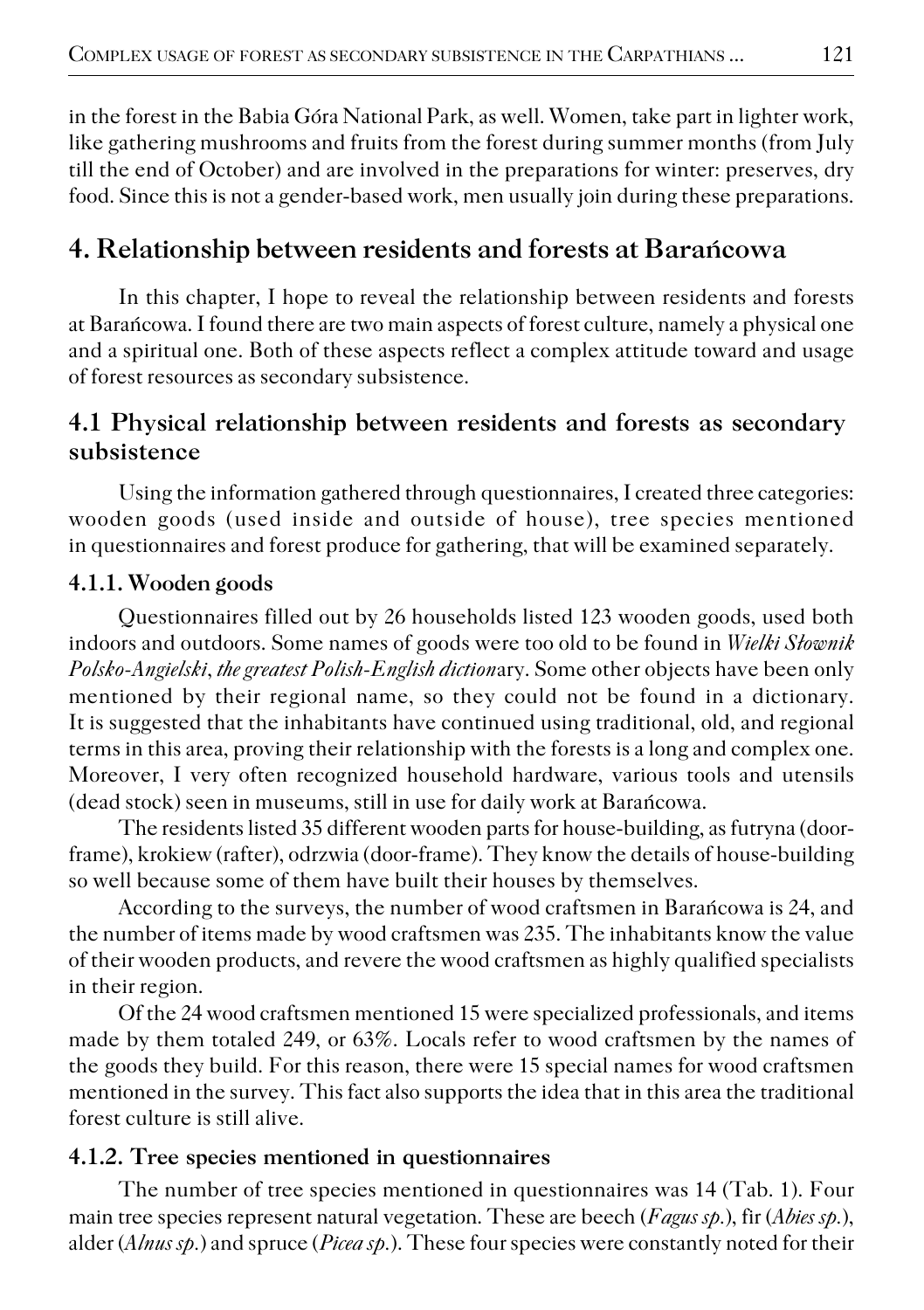| Polish        | Latin                  | English                                  |  |  |  |  |
|---------------|------------------------|------------------------------------------|--|--|--|--|
| brzoza        | Betula pendula         | birch                                    |  |  |  |  |
| buk           | Fagus sylvatica        | European beech                           |  |  |  |  |
| dab           | Quercus robur          | English oak, common oak                  |  |  |  |  |
| czereśnia     | Prunus avium           | wild cherry, sweet cherry, gean, muzzard |  |  |  |  |
| jałowiec      | Juniperus sp.          | juniper                                  |  |  |  |  |
| jarzębina     | Sorbus aucuparia       | mountain ash, rowan                      |  |  |  |  |
| jawor         | Acer pseudoplatanus    | sycamore                                 |  |  |  |  |
| jesion        | Fraxinus excelsior     | European ash                             |  |  |  |  |
| jodła         | Abies alba             | silver fir                               |  |  |  |  |
| kasztan       | Catanea sp.            | chestnut                                 |  |  |  |  |
| kasztanowiec  | Aesculus hippocastanum | horse chestnut                           |  |  |  |  |
| lipa          | Tilia cordata          | small leaved lime, small-leaved linden   |  |  |  |  |
| modrzew       | Larix dedidua          | larch, European larch                    |  |  |  |  |
| olcha (olsza) | Alnus incana           | grey alder                               |  |  |  |  |
| orzech        | Juglans sp.            | walnut                                   |  |  |  |  |
| sosna         | Pinus sp.              | pine                                     |  |  |  |  |
| robinia       | Acacia sp.             | acacia                                   |  |  |  |  |
| świerk        | Picea sp.              | spruce                                   |  |  |  |  |
| wejmutka      | Pinus strobus          | weymouth pine                            |  |  |  |  |
| wiąz          | Ulmus sp.              | elm                                      |  |  |  |  |
| wiklina       | Salix purpurea         | purple willow, read willow, read osier   |  |  |  |  |

Tab. 1. Tree species mentioned by interviewed Barańcowa inhabitants

|  |  |  | Tab. 1. Rodzaje drzew wymieniane przez ankietowanych mieszkańców Barańcowej |  |  |
|--|--|--|-----------------------------------------------------------------------------|--|--|
|--|--|--|-----------------------------------------------------------------------------|--|--|

suitability for woodcraft and their usefulness in daily life. They are also the main species in the lower forest stage (Fig.5). Spruce also represents the main species in the higher forest zone.

There are four main tree species as semi−natural vegetation at Barańcowa. They are spruce, fir, beech, and gray alder. In statistical order, the species of trees listed in questionnaires were: spruce used for 107 items, pine used for 61 items, beech for 50, fir for 40, oak for 29, and larch for 23. Spruce, fir and larch are mainly used as materials for house−building, while oak and pine are used for furniture; beech is the most versatile species and has the most various uses.

#### **4.1.3. Forest produce for gathering**

According to questionnaires, the total number of forest produce for gathering was 116. The highest number of entries, 19, was for food. Next was 9, for firewood. This result is logical, as inhabitants' reason for going to the forest is directly related to their daily lives. They use many words for berries and mushrooms.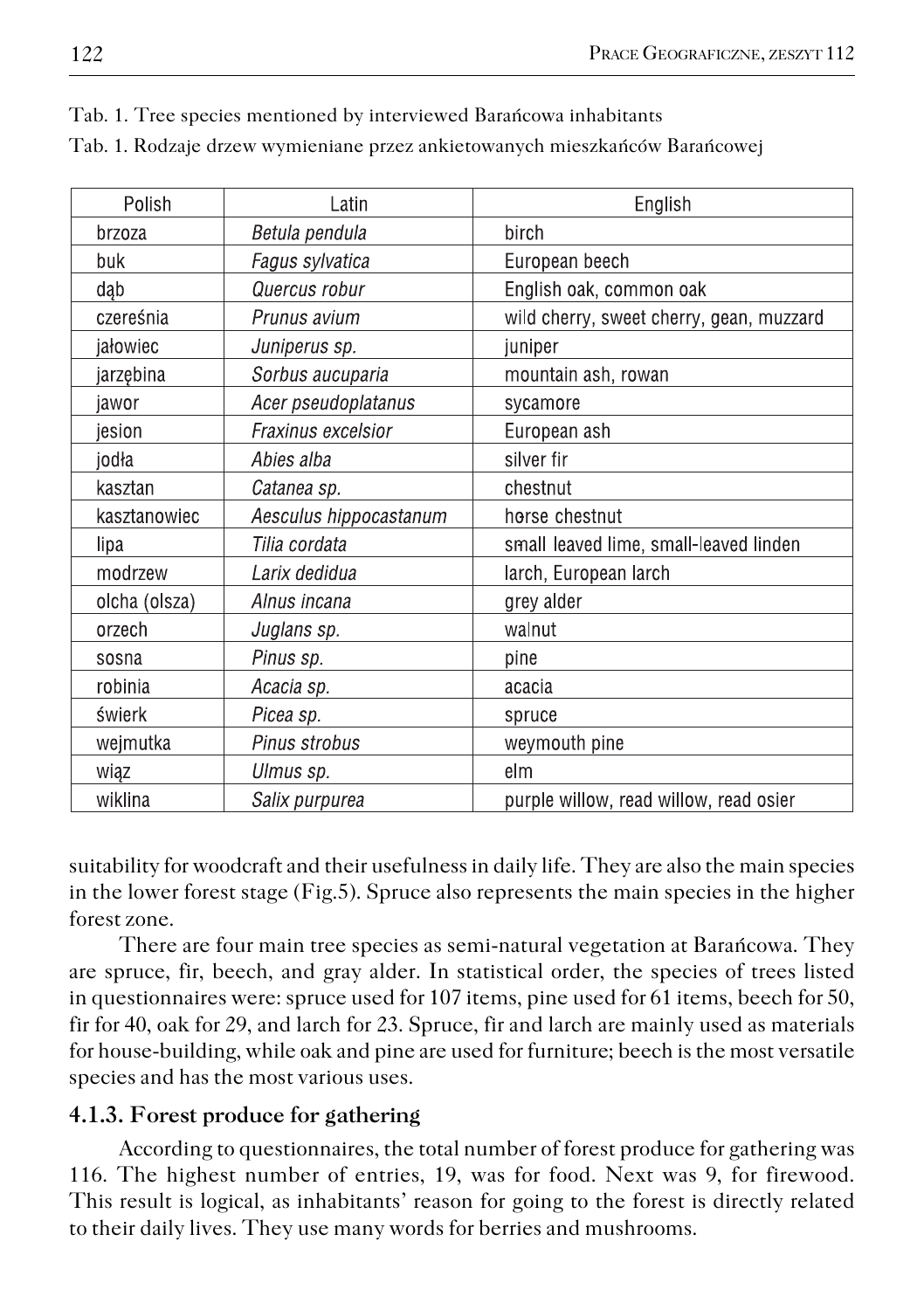

Fig. 5. Vegetation stages at Barańcowa Ryc. 5. Piętra roślinne w Barańcowej

Interviews revealed that the total number of fruits used in making jam is 11, while the total number of plants for making tea is 15. Women gather fruit for jam and plants for tea from the forest, which is at maximum a 4 hours' walk from their house. After making jam, they bottle it and keep it through the winter in a stock room underground. They dry plants for making tea and keep them for daily use. The total number of edible mushrooms used was 26, according to interviews. Some are dried and kept for winter stock.

As seen with the survey responses on wooden goods, Barańcowa residents' attitude toward forest produce for gathering is also a very practical and sustainable one: since their livelihoods depend to some extent on the forest resources, they make very wise use of them, gathering only what they need and not more, in order to perpetuate the natural cycles of forest ecosystems.

#### **4.2. Spiritual relationship with the forests**

Most residents stated that their main purpose to go to the forest is gathering fruits and mushrooms. At the same time, residents receive real spiritual satisfaction from the forest; even those residents who work in the forest daily say they visit forests for relaxation. Their life is strongly related to the forest as a place of production, and they relay on it as secondary subsistence, yet even when they go to forests to work, they can enjoy going there.

To further understand why and how the forest fulfils such spiritual needs will require further study. In previous research (Nakadai 2000, 2001), I concluded that the traditional Japanese way of life is basically influenced by animist religious beliefs, the Japanese worship for Nature. I suggest that at the root of the traditional forest culture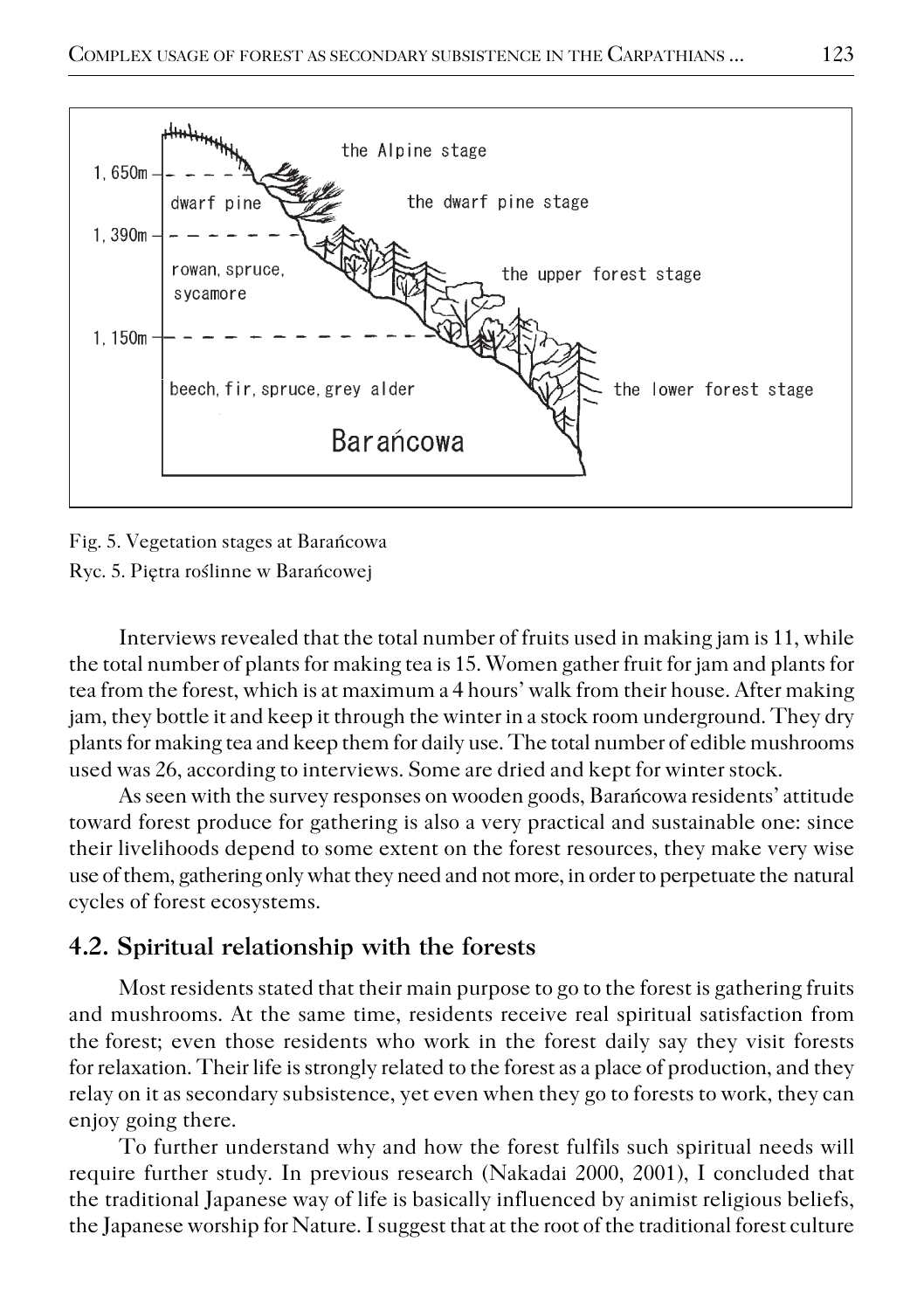shared by mountain communities in present−day Poland and inhabitants' spiritual relation with the forest we can find Poland's pre−Christian religious traditions, the druidic worship for forest and trees, common in the old legends of northern Europe. However, the practical aspects of the inhabitants' relation with the forest, and their way of life was subsequently influenced by transhumant Balkan populations.

### **5. Conclusion**

The natural environment and social environment play equal parts in the present way of life in Barańcowa. Geographical isolation on the one hand, explains the acute lack of social and economical opportunities: distance from urban markets make commercial farming difficult, while also contributing to the lack of salaried employment compensated by revenue from the members of each family working outside the village (Fig. 6).

As a result, residents are forced to rely almost entirely on local resources for subsistence, with households to a large extent self−sufficient. The residents of the study area subsist mainly through farming: cultivating fields and raising livestock. However, the harsh natural conditions (low fertility soils, difficult climate), along with the perpetuation of the traditional farming system (small average size of farms, land fragmentation, use of antiquated technology) have a negative impact on the local farming output, which is barely sufficient to cover the needs of subsistence.



Fig. 6. Scheme of subsistence at Barańcowa

Ryc. 6. Model samowystarczalności społeczeństwa Barańcowej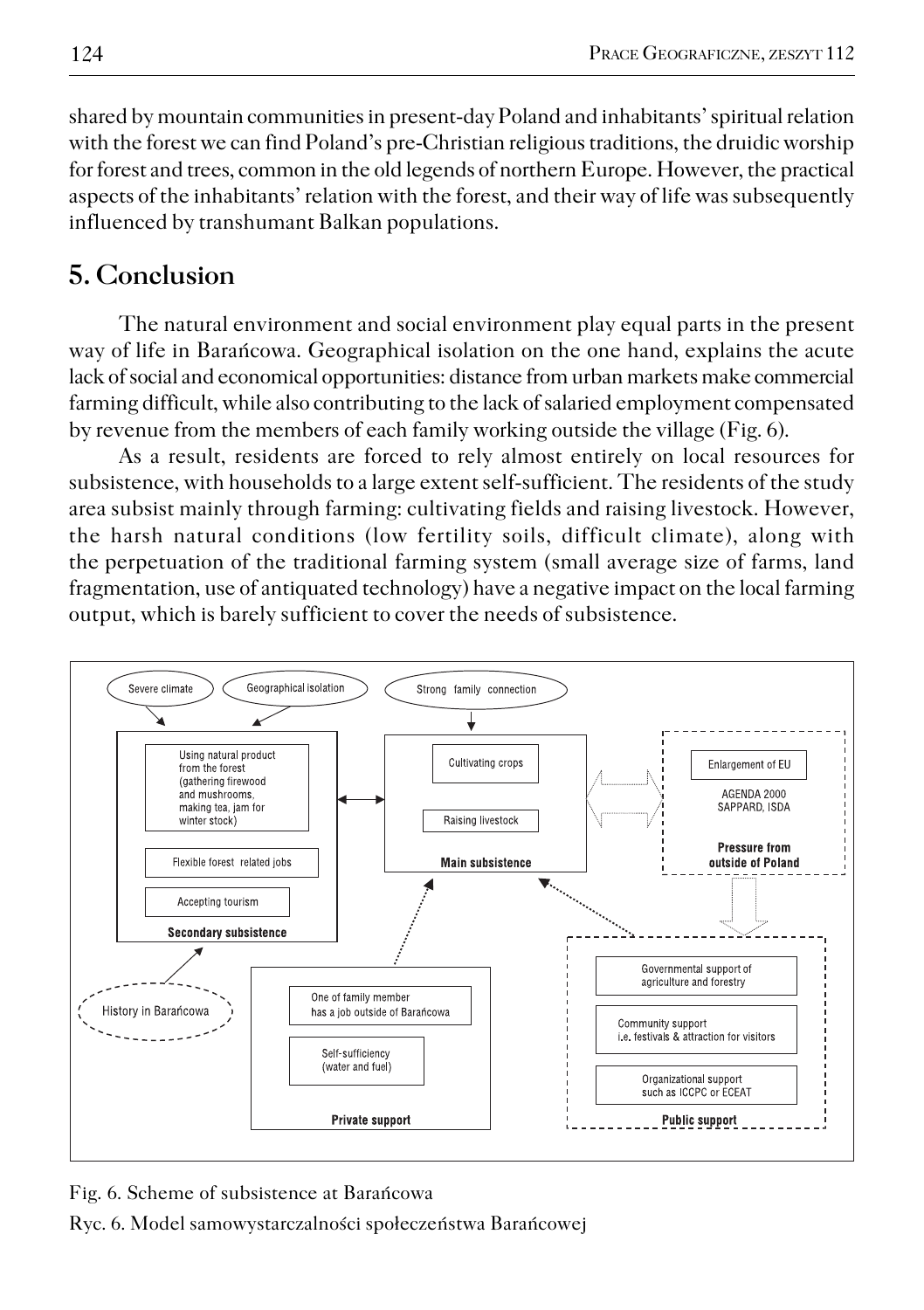In their search for survival, residents in Barańcowa have developed a system of complex use of forests resources, that can complement local farming resources, a dual system of that better covers the needs of subsistence, providing relative stability to their livelifoods. The use of forest resources (wood, fruits and mushrooms) as a secondary means of subsistence is given considerable weight, and remains essential in alleviating the pressure of subsistence,.

Forced to be well aware of the forest in their backyards, Barańcowa residents have a rich and complex knowledge of forests. They have continued using special old regional terms in this area, providing that their relationship with forests resources, developing their own forest culture and a sustainable way of life.

At present, Barańcowa seems isolated, but since 1989, Poland's regulations have begun to change. In 2004 Poland will become a member of the enlarged EU. The expected impacts of the process of European integration are both positive and negative.

Recent changes of the Common Agricultural Policy might have positive influence on isolated mountain communities, as structural funds of SAPARD and ISPA programmes are directed at the improvement of rural infrastructure, creation of socio−economic opportunities (rural employment), encouraging organic farming and nature conservation, stimulating rural tourism, too.

Poland is on the road to change, and now is the time to ensure that the change is positive. The effects of these changes already start to show in the tiny region of Barańcowa.

### **Acknowledgements**

I would like to express my deep gratitude to people in Barańcowa and guests at Kobiela's house, who kindly agreed to respond to my questionnaires. I would also like to thank the administration of Babia Góra National Park for their kind cooperation and permission to visit office. Mr. Tomasz Lamorski made interesting suggestions and gave valuable advice for improvement of questionnaires. Ms. Maria Rusecka kindly offered her help in collecting information at the library. I am grateful to my old friend, Danish botanist Ms. Jette Hansen, for various advices during field surveys..

#### **References:**

Czekierda K., 1996, *Słownik Ochrony Środowiska – Ochrony Przyrody Polsko−Angielski (Dictionary of Environmental protection and Nature conservation Polish−English)*. Białystok, Poland: Wydawnictwo Ekonomia i Środowisko.

*Gmina Zawoja 1:30000*, 2000, map, wyd. Kartograficzne Witański, Katowice, Poland.

Inoue T., 2002, *The transition of wild plant use food: The case study of wild vegetables and mushrooms in Akiyamago−district*, Ecosophia, 10, 77−100, (in Japanese).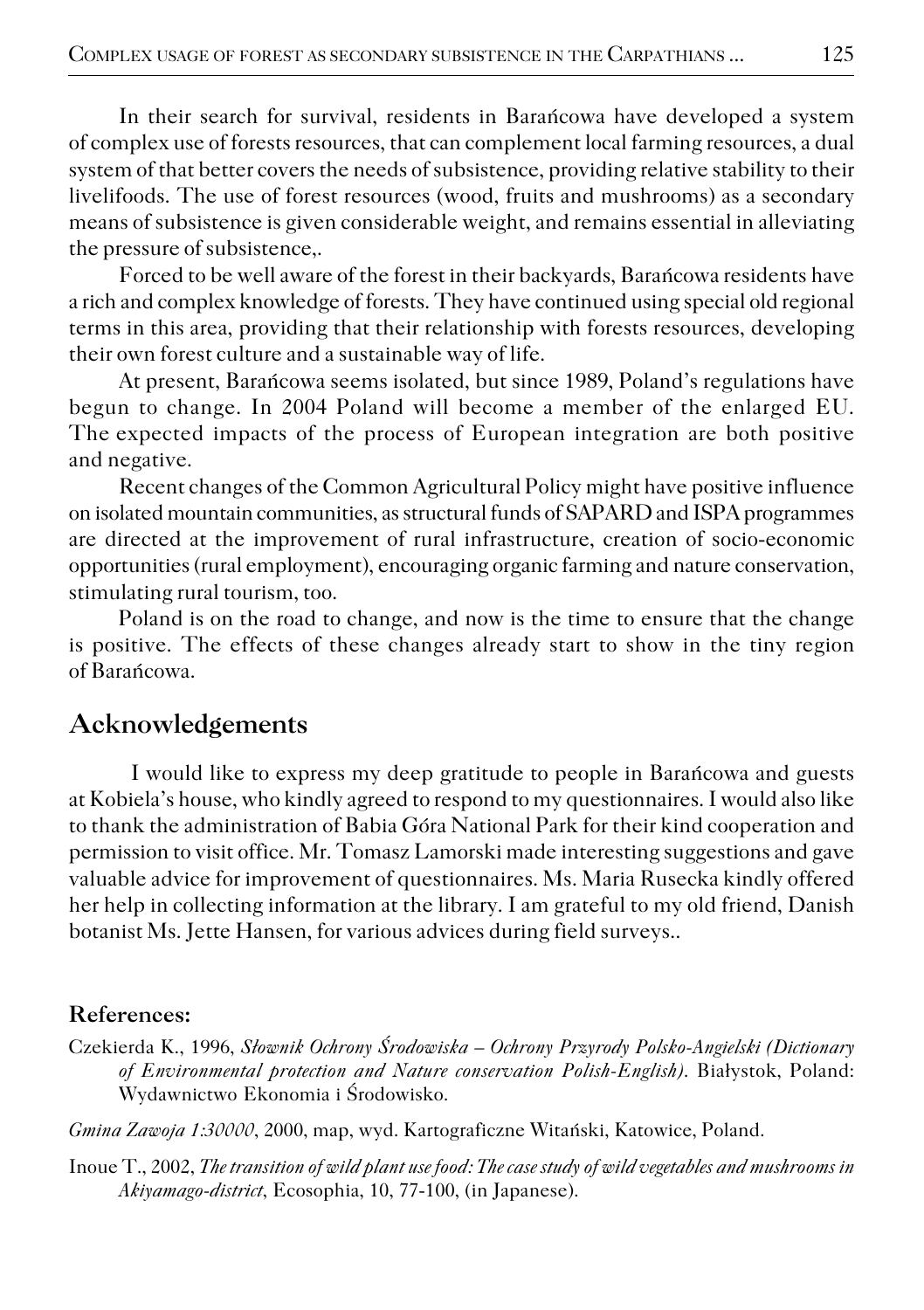- Itoh I., 1986, *Slavic as an ethnic group* (translated by the author), [in:] *Slav, eastern Europe and Russia (World history of peoples 10)*, T. Moriyasu (eds.), Tokyo: Yamakawa−shuppansha, 15−115, (in Japanese).
- Lamorski, T., 2001, *Nomination form for Babia Góra Biosphere Reserve: Enlargement,* Małopolskie, Poland: The Babia Góra National Park, archive, *(unpublished)*.
- *Mały rocznik statystyczny Polski (Concise statistical yearbook of Poland,* 2002, GUS (Central Statistical Office), Warszawa:
- Nakadai Y., 2000, *Dendrophila and forest conservation in Sado island, Niigata*, Ochanomizu chiri, 41, 35−44, (in Japanese).
- Nakadai Y., 2001, *Spatial recognition of mountainside inhabitants as their subsistence for environmental usage – A case study of Nippara, western Tokyo*, graduation thesis at Tokyo Metropolitan University, (in Japanese).
- Nanowski, J. 1974, *Stan i perspectywy osadnictwa Zawoi*, Zeszyty Naukowe Uniwersytetu Jagiellońskiego, Prace Geograficzne, 38, 95−112.
- Oka K., 2001, *Materialized conditions of the surviving strategy in the villages of the Kitakami mountains northeast of Japan*. Bulletin of the National Ethnographical Museum, 87, 217−236, (in Japanese).
- *Polish National Parks*, 2000.09.28, http//hum.amu.edu.pl~zbzw/ph/pnp.
- *Rocznik Statystyczny województwa Małopolskiego (Statistical yearbook of the Malopolskie voivodship),* 2001, US w Krakowie (Statistical Office of Kraków), Kraków.
- Shinohara T., 1973, *Ethnobotanical study of rural life*, Okayama Rika Univ. Kiyo, 9, 45−67, (in Japanese).
- Shinohara T., 1995, *Inventry of inhabitants in seaside and mountainside as natural history,* Tokyo: Yosikawa−koubunnkann, (in Japanese).
- Stanisławski, J., 1983a, *Wielki Słownik Polsko−Angielski* z suplementem, A−Ó (*The Great Polish−English dictionary suppplemented*), Wiedza Powszechna (Wiedza Powszechna State Poblishing House), Warszawa, Poland.
- Stanisławski, J., 1983b, *Wielki Słownik Polsko−Angielski* z suplementem, P−Ż (*The Great Polish−English dictionary suppplemented*), Wiedza Powszechna (Wiedza Powszechna State Poblishing House), Warszawa, Poland.
- Tadeusz S., 1998, *The changing role of border zones in the transforming economies of East−Central Europe: The case of Poland*, Geojounal, 44−3, 203−213.
- The Babia Góra National Park, 2001.04.01, http//www.bpn.babia−gora.pl/English/
- Yamamoto S., 1999, *Transformation to market economy and regional disparity in Poland*, Proceedings of the General Meeting of the association of Japanese Geographers, 55, 186−187.
- Yamamoto S., 2000, *On the characteristics of the transitional economies in the East−Central European countries*, Proceedings of the General Meeting of the association of Japanese Geographers, 57, 30.
- Yokoyama S., 2002, *Non−timber Forest Products Collecting and Spatial Structure in Laos Mountains Region*. Proceedings of the General Meeting of the association of Japanese Geographers, 61, 158.